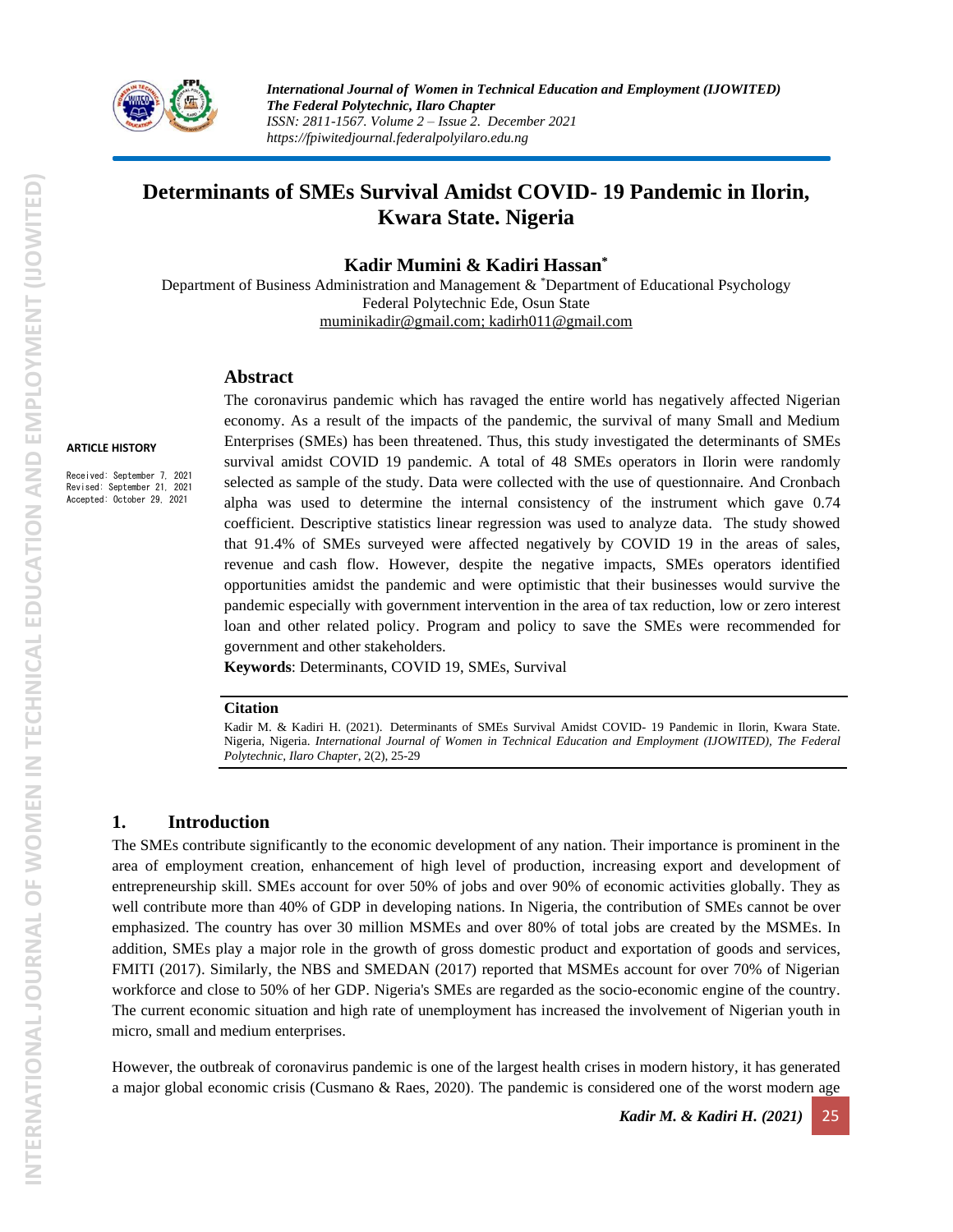

*International Journal of Women in Technical Education and Employment (IJOWITED) The Federal Polytechnic, Ilaro Chapter ISSN: 2811-1567. Volume 2 – Issue 2. December 2021 https://fpiwitedjournal.federalpolyilaro.edu.ng*

crises in the world. It has negatively affected the world economically than any other crises in the history of man. Even the economic impacts of World War II, the Great Depression and the recent global financial crisis have been outweighed by economic impact of COVID 19. The economic crisis caused by coronavirus pandemic in the last few months is more than what the 2008 global financial crisis caused for over a period of three years. Coronavirus pandemic has not spared any country or sector as it causes great loss globally. According to International Labour Organization (ILO) report (2020) the estimated impact of the pandemic on global unemployment may be as high as 24.7 million. This implies that sustainability of business operations by SMEs will be difficult. In Nigeria for instance, the impact of the pandemic is felt in all sectors of the economy. But it is more severe on SMEs because of their size which make them to be more vulnerable and less resilient.

Similarly, the outbreak of coronavirus pandemic has made operation of Small and Medium Enterprises (SMEs) more difficult than ever. It has caused uncertainties in their operations in Nigeria. Different measures and steps taken by government at various levels to curtail the pandemic has negatively impacted the operation of SMEs and led to total or partial halt of many of their activities. SMEs in Nigeria like many other developing countries are experiencing tremendous loss both in the supply side and demand side. Thus, in an effort towards ensuring the stability of Nigeria economy, the government has put up certain palliative measures which include: reducing the interest rate on loans, extending the moratorium period on all principal repayment on facilities by Central Bank of Nigeria, N50b credit facility for agricultural lending, restructuring of the terms and tenure of loan for households and business by DMRs and other similar measures. Despite, these measures by the government, the survival of SMEs in Nigeria have been threatened.

The study is anchored on Teece, Pisano and Shuen (1997) dynamic capacilities theory. The theory was about capacity of organization to do thing right in response to changes in business environment and uncertainty. Dynamic capacities theory is concerned with the development of strategy to succeed in time of sudden changes. The theory addresses how organization will respond to any unexpected change in business environment and uncertainty. The theory is based on the assumption that a business organization should use her competency to create immediate solution to be developed into long-term. Covid 19 pandemic is an unforeseen circumstance that has brought about uncertainty in the operations of SMEs and changes in business environment. To this, the theory is applicable to this study.

Literature have shown that the contributions of SMEs in economic development of any nation cannot be overemphasized. Their roles are prominent in the area of employment creation, enhancement of high level of production, increase export and development of entrepreneurship skill (Aladejebi, 2020; Yusuff, 2020; Singh, 2020; Imanche, Tian, Tasinda and Salisu, 2020). The NBS and SMEDAN, (2017) reported that SMEs account for over 70% of Nigerian workforce and close to 50% of her Gross Domestic Product. Other SMEs contributions to the development of Nigerian economy are; employment opportunities, even income distribution, mobilization and utilization of local resources, income generation, wealth creation and improvement in socio-economic wellbeing of the people (Aladejebi, 2020; Hassan, Maina and Muhammad, 2016).

However, the outbreak of coronavirus has negatively impacted small and medium enterprises in Nigeria. This has resulted in reduction in production, loss of job, decline in revenue among other (Yusuff, 2020). The following empirical studies have been carried out by some researchers to investigate the effects of coronavirus pandemic on SMEs. Aladejebi (2020) carried out a study on the impact and survival strategies for small businesses in Nigeria amid the pandemic. 360 SME owners in 6 commercial areas in Lagos state were used as sample of the study and questionnaire was used to collect data. The result revealed that covid-19 impact on SMEs includes reduction in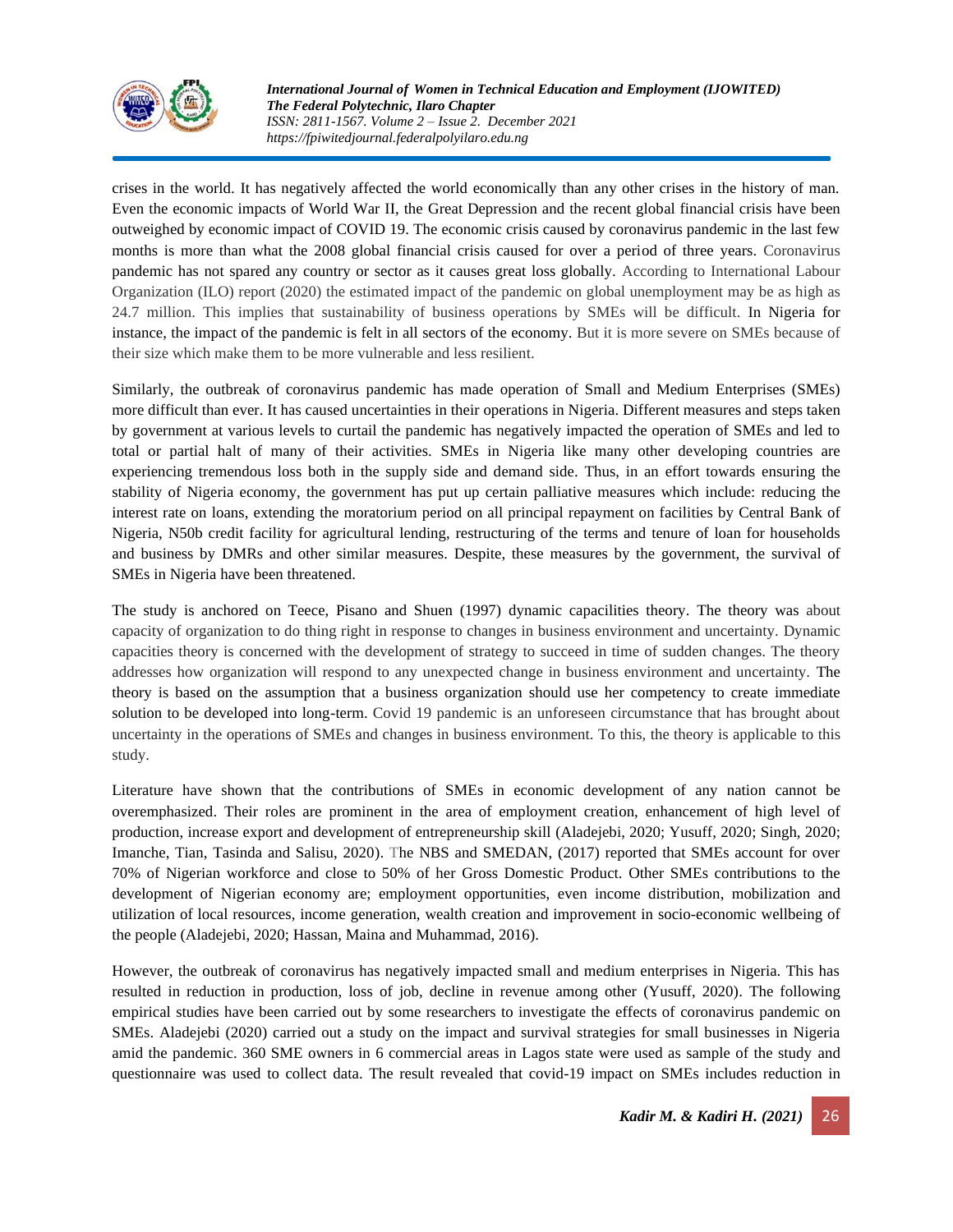

*International Journal of Women in Technical Education and Employment (IJOWITED) The Federal Polytechnic, Ilaro Chapter ISSN: 2811-1567. Volume 2 – Issue 2. December 2021 https://fpiwitedjournal.federalpolyilaro.edu.ng*

sales, revenue reduction and reduced salaries. The study recommended that government should lower interest rate, reduce tax and relax loan repayments.

Similarly, Shafi, Liu and Ren (2020) investigated the impact of coronavirus on MSMEs operating in Pakistan. Exploratory method was employed, and data were collected from 184 MSMEs operators through the use of online questionnaire. Descriptive statistics was used to analyze data. The result showed that most of the MSMEs have been affected by the pandemic in the areas such as disruption in supply chain, decrease in demand, sale and profit. Based on this finding, recommendations were made. Similarly, Yusuff (2020) examined the impact of coronavirus on SMEs; towards post-covid-19 economic recovery in Nigeria. The study adopted an exploratory method involving the use of secondary data. The findings of the study indicated that covid-19 pandemic has severe effect on SMEs in Nigeria. The study recommended that measures should be put in place to support SMEs in order to expand and strengthen their operation. It also recommended a collaboration between the leaders of SMEs and the government through the various programmes of SMEDAN.

Likewise, Le, Nguyen, Ngo, Pham and Le (2020) conducted research on survival and development of SMEs during coronavirus pandemic. 512 SMEs in Thanh Hoa, China was used as sample of the study. The result indicated that fiscal policy such as policy that support tax, bank related policies, insurance supporting policies, capital support by the government and contributions by professional associations are major determinants for survival and development of SMEs during COVID 19 pandemic. The foregoing shows that several researchers have studied the impact and survival of SMEs amid covid-19 pandemic. However, determinants of SMEs survival amid covid-19 pandemic have not been sufficiently investigated. Also, there is the need to conduct such study in a different location.

## **3. Methodology**

A survey research design was employed in the study. The population of the study comprises 55 SMEs in Ilorin, Kwara state, while 48 operators were randomly selected as sample of the study through Krejcie and Morgan sample size table. A questionnaire titled 'Determinants of SMES Survival Amid COVID 19 Questionnaire (DSMACQ)' was developed by the researchers to collect data. To determine the validity and reliability of the instrument, a pilot study was carried out with 5% of the samples before the actual study was undertaken. Internal consistency coefficient of 0.76 was obtained through Cronbach alpha. Descriptive statistics and linear regression were used to analyze data.

#### **4. Presentation of Results**

|          | Overall Impact  |      | <b>Impact on Sales</b> |      | <b>Impact on Cash</b><br>flow |               | Impact on<br>Revenue |      |
|----------|-----------------|------|------------------------|------|-------------------------------|---------------|----------------------|------|
|          | $\mathbf F$     | $\%$ | F                      | %    | F                             | $\frac{0}{0}$ | F                    | $\%$ |
| Agree    | 44              | 91.7 | 30                     | 62.5 | 34                            | 70.8          | 35                   | 72.9 |
| Disagree | $\overline{4}$  | 8.3  | 10                     | 20.8 | $\overline{4}$                | 8.3           |                      | 14.6 |
| Not sure | $\qquad \qquad$ | ۰    | 8                      | 16.7 | 10                            | 20.8          | 6                    | 12.5 |

**Table 1:** Overall impacts of COVID 19 on SMEs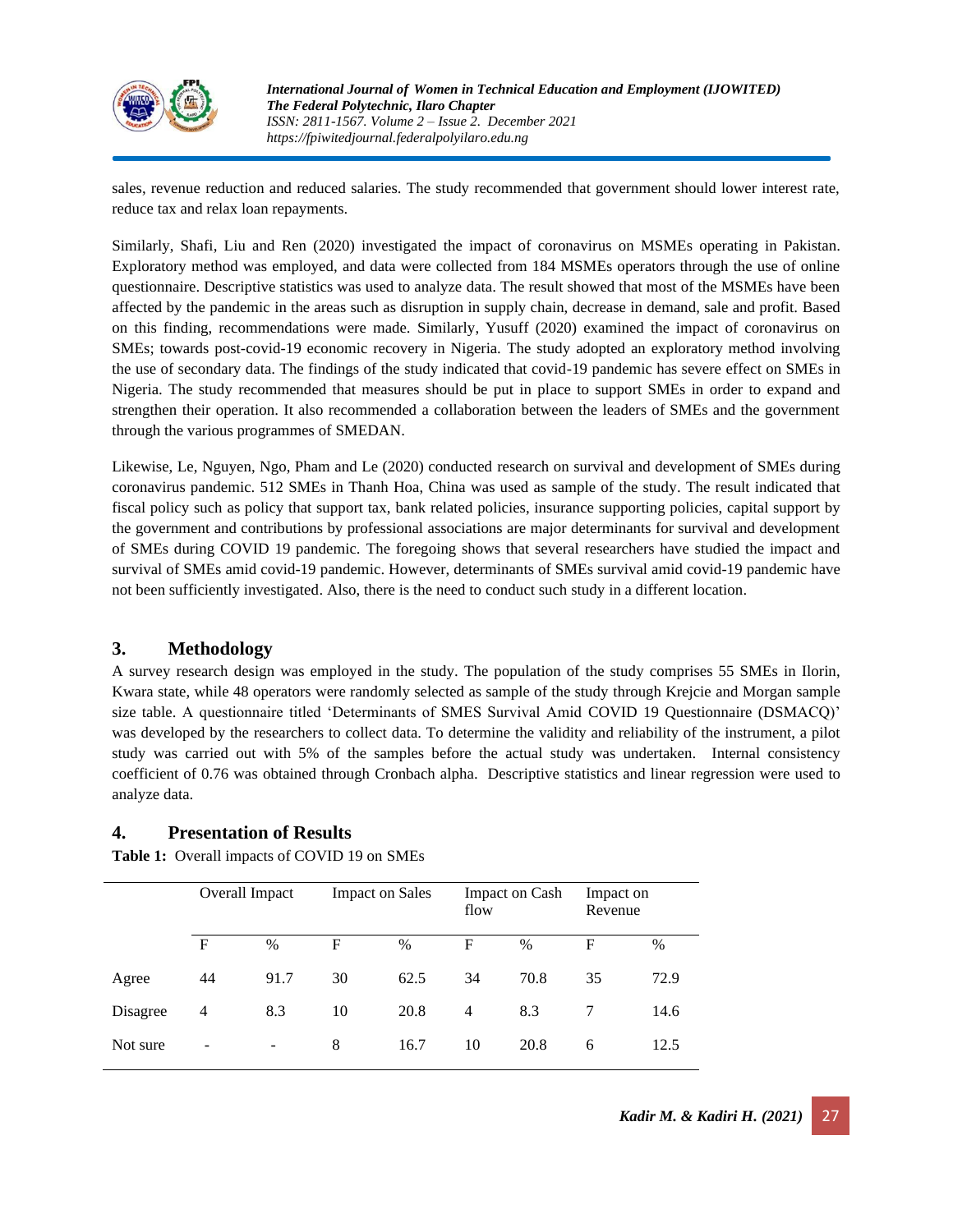|       |    |     | International Journal of Women in Technical Education and Employment (IJOWITED)<br>The Federal Polytechnic, Ilaro Chapter<br>$ISSN: 2811-1567. Volume 2 - Issue 2. December 2021$<br>https://fpiwitedjournal.federalpolyilaro.edu.ng |     |    |     |    |     |  |  |  |
|-------|----|-----|--------------------------------------------------------------------------------------------------------------------------------------------------------------------------------------------------------------------------------------|-----|----|-----|----|-----|--|--|--|
| Total | 48 | 100 | 48                                                                                                                                                                                                                                   | 100 | 48 | 100 | 48 | 100 |  |  |  |

From table 1, the result shows that 91.67% of SMEs operators in the surveyed area reported that COVID 19 pandemic has impacted their operation and other activities while 8.33% reported that the pandemic has no impact on their business. This implies that COVID 19 has greatly impacted SMEs in the survey area. Also the table shows that the major areas impacted by the pandemic are; sales, cash flow and revenue. Over 60% of the operators expressed the view that COVID 19 impacted their businesses in the area of sales while 20% were of the view that the pandemic has no impact on their sales. Majority of SMEs agreed that their cash flow is affected by the pandemic, this represents 70.8% while 8.3% were not affected. In the area of revenue, 72.9% reported that their revenue has been impacted by COVID 19 while less than 15% reported that the pandemic has not impacted their revenue.

| Table 2: Impact of Access to Low or Zero Interest Loan on Survival of SMEs |  |
|----------------------------------------------------------------------------|--|
|----------------------------------------------------------------------------|--|

|       |                              |      | <b>Unstandardized Coefficients</b> | Standardized<br>Coefficients |       |       |
|-------|------------------------------|------|------------------------------------|------------------------------|-------|-------|
| Model |                              | В    | Std. Error                         | Beta                         |       | Sig.  |
|       | (Constant)                   | .800 | .315                               |                              | 2.541 | 0.014 |
|       | Low or zero interest<br>loan | .600 | .289                               | .293                         | 2.077 | 0.043 |

The result presented in table 2 shows that  $r = 0.043$  is less than 0.05 alpha level. This implies that SMEs operators were optimistic that access to low or zero interest loan would enhance the survival of their businesses amidst the pandemic.

**Table 3:** Impact of Tax Reduction on Survival of SMEs

|       |                             | Unstandardized Coefficients |              | Standardized<br>Coefficients |                   |                |
|-------|-----------------------------|-----------------------------|--------------|------------------------------|-------------------|----------------|
| Model |                             | B                           | Std. Error   | Beta                         |                   | Sig.           |
|       | (Constant)<br>Tax reduction | 2.050<br>$-.525$            | .221<br>.180 | $-.394$                      | 9.281<br>$-2.911$ | 0.000<br>0.006 |

Table 3 shows that  $r = 0.006$  is less than the alpha level  $(0.05)$ . This indicates that granting of tax reduction to SMEs operators would impacted positively on the survival rate of their businesses.

The study revealed that majority of SMEs in the surveyed area were negatively affected by COVID 19 pandemic (91.67%). This agrees with the findings of Aladejebi, (2020), Yusuff (2020), Le et al (2020), Imanche et al (2020) and Shafi et al (2020). The finding also showed that the three major areas impacted by COVID 19 are sales, cash flow and revenue of SMEs (62.5%, 70.8% and 72.9% respectively). Despite the negative impact of the pandemic on SMEs, operators in the surveyed area identified opportunities amid the crisis. These opportunities range from new